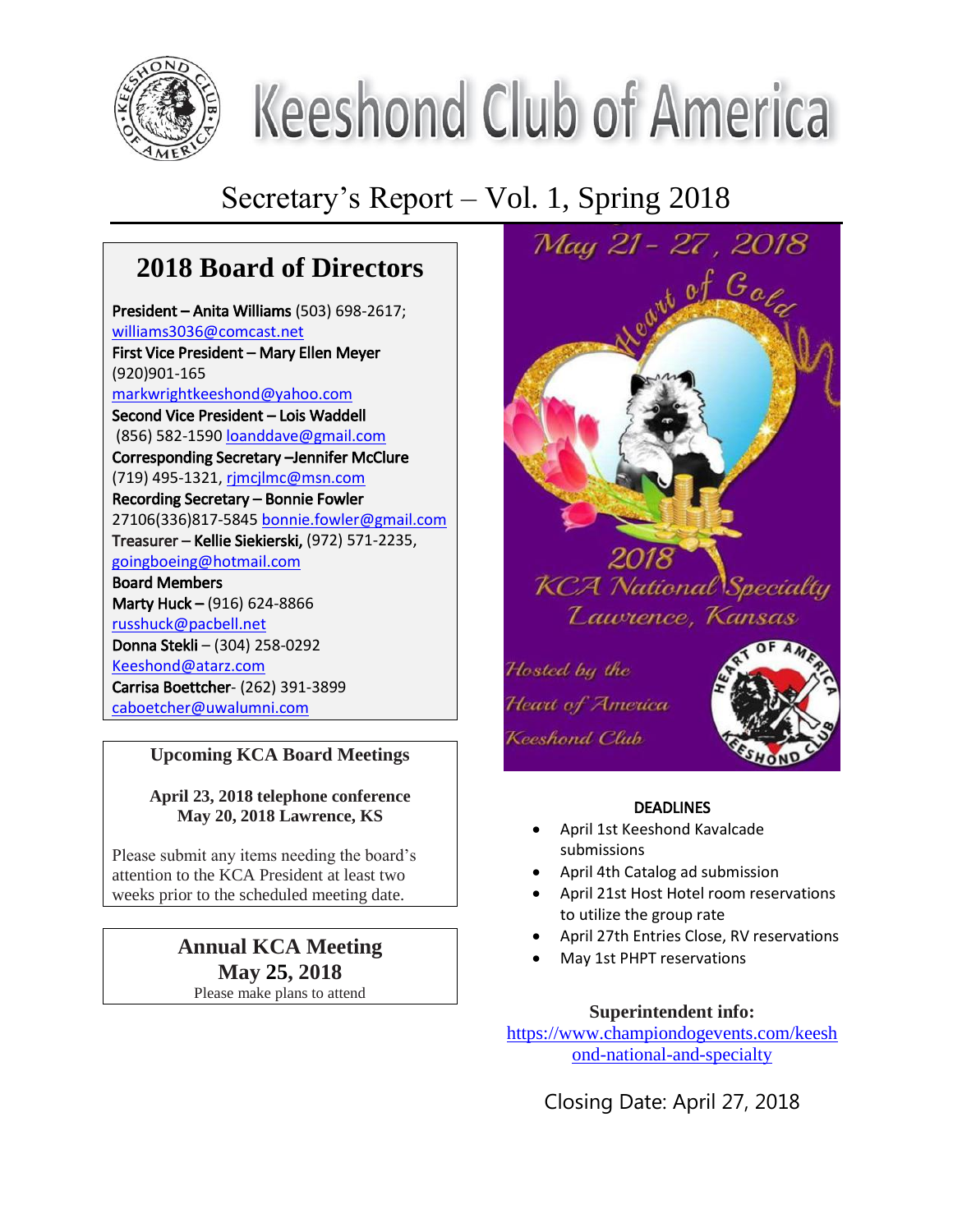Agility Trial Secretary: Lynn Morgan <http://www.agilitydirections.com/>

**Don't forget to donate a trophy <http://www.kcanational.info/trophies.htm>**

## \*\*\*We have a "new" web site [www.keeshond.org](http://www.keeshond.org/)

*This is the password for everyone to put in As a temp password to get into the "Members Only" section.* 

## *Keesh0nd55*

#### *Please note that there is a zero not an O in the password*

Once you log on, you will be asked to change your password to something unique that you can remember.

The Keeshond Club of America web page will be managed by two very competent and enthusiastic volenteers: **Kellie Siekierski and Alicia Novak** As we move forward we plan on the web site being a dynamic resource of information for our members in a "Members Only" section as well as the general public.

#### Kellie [kcawebupdates@gmail.com](mailto:kcawebupdates@gmail.com)

All stats updates for conformation obedience rally agility juniors ROM ROMX Statics on rankings thru the year and end of year stats HOF Additions Anything related to stats On the breed Adding National New specialty winners Secretary Reports Updating policy changes in policy Manuel on

#### Alicia [KCA\\_updates@outlook.com](mailto:KCA_updates@outlook.com)

website

Updating yearly listing of active breeders Updating membership list adding new members Adding deleting people to members only section Monthly calendar events

Updating future dates for breed seminars from Donna Updates add ons for health information Change out add new pictures to website maintain photo library Specialty wins posts Add information under members only such as articles

#### \*\*\*Specialty Results

Host clubs please send results or a link to results To: Alicia Novak at KCA updates@outlook.com to be posted on the KCA website.

Professional "win" photographs of the speicialty placements will also be posted when submitted.

A copy of the marked catalog may be sent to Historian, Mary Ellen Meyer 810 Onterio Ave. Oostburg, WI 53070, (920) 901-1651, [markwrightkeeshond@yahoo.com](mailto:markwrightkeeshond@yahoo.com)

#### KCA BOARD TELECONFERENCE MEETING

#### NOVEMBER 20, 2017

Board Members present: Anita Williams, Mary Ellen Meyer, Elizabeth Fortino, Jen McClure, Lois Waddell, Bonnie Fowler, Marty Huck, Kellie Siekierski, Terri Gum

Call to Order: President Anita Williams called the meeting to order at 8:38 PM EST.

Report of President: No report.

Report of Corresponding Secretary: Jen presented two membership applications.

Susan Malmstrom, sponsored by Jen McClure and Sonya Anton. 5425 War Paint Place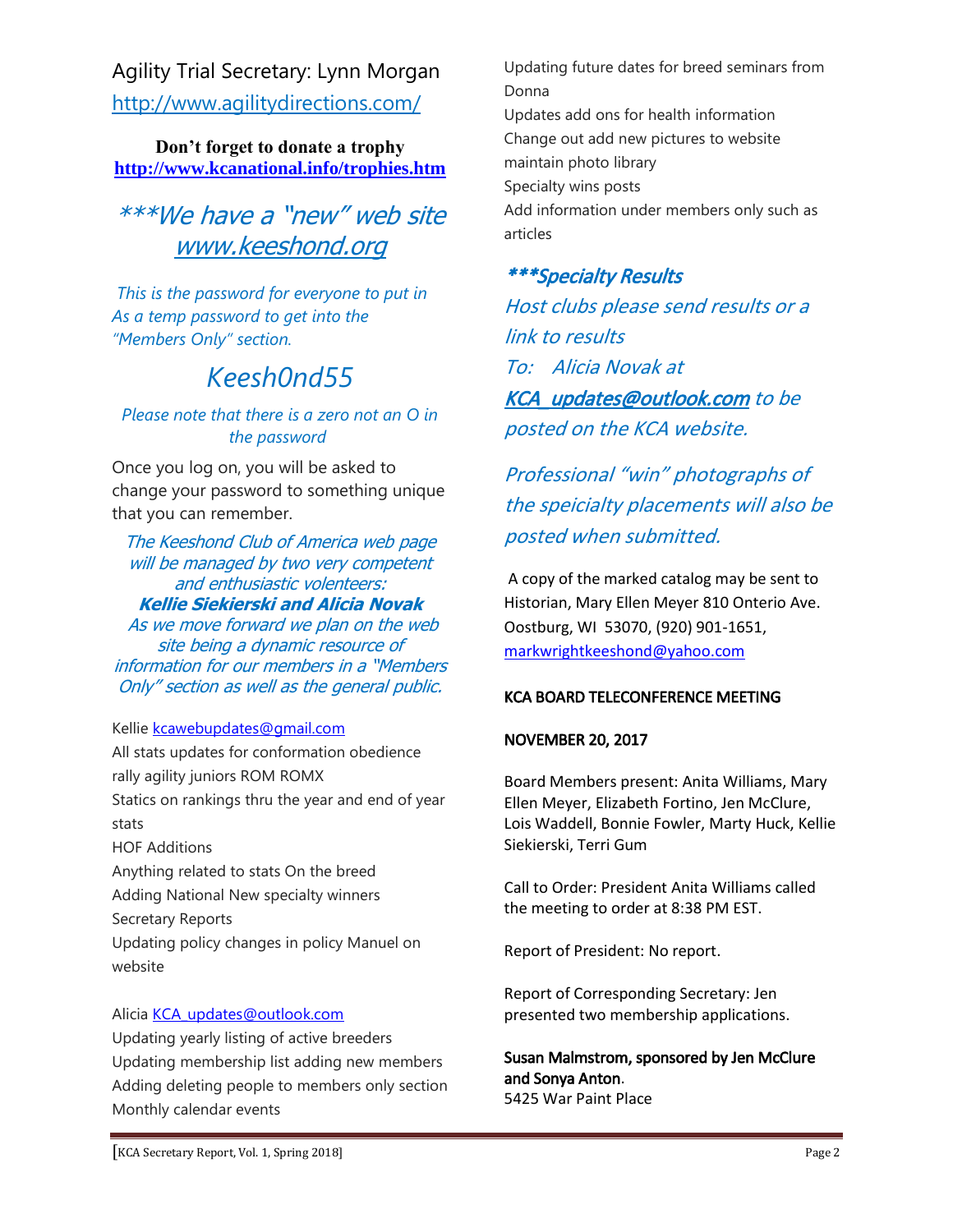#### Colorado Springs, CO 80922 [winterhavensiberians@outlook.com](mailto:winterhavensiberians@outlook.com)

Marty made a motion to publish the application. Terri seconded the motion. The motion was passed.

#### Jacqueline Cicale, sponsored by Roseann Conrad and Jodi McGee.

5 Palmer Court Ridgefield, CT 06877 [jjeans21@rocketMAIL.com](mailto:jjeans21@rocketMAIL.com)

Marty made a motion to publish the application. Mary Ellen seconded the motion. The motion was passed.

Report of Recording Secretary: Bonnie reported that she sent out a corrected edition of the October minutes from the Nashville meeting. Jen made a motion to approve the minutes of October 20, 2017 Board Meeting. Mary Ellen seconded the motion. The motion was passed. She reported that Board election process is proceeding fairly smoothly.

Report of Treasurer: Lois reported a current total balance of \$144,046.04. She is still waiting for late dues from about 30 members. Mary Ellen made a motion to accept the Treasurer's report. Kellie seconded the motion. The motion was passed. Lois also reported that she had encouraged Keeshond agility participants to donate money in support of the MACH Molly award via the Keeshond Agility Facebook Group. She made a motion to clarify the Policy Manual's language regarding this award to read, "The MACH Molly Award is given to the top MACH dog (all breed) of the previous year based upon a combination of MACH points and Double Qualifying scores (QQ's). The engraving on the large mirage Clock should read as follows:

Top MACH Dog of 20## (previous calendar year)

Dog's registered name

Dog's owner

Offered by the Keeshond Club of America in Memory of MACH17 Molly CD MXB5 MJG5 XF"

Jen seconded the motion. The motion was passed.

#### Committee Reports

Breeders' Education Committee: The Committee has several questions about the Breeders Facebook Forum. Lois made a motion that only KCA members should be allowed on the forum. Jen seconded the motion. The motion passed. Lois made a motion that KCA members who are not FaceBook members may not be accommodated to comment on the forum. Jen seconded the motion. The motion was passed. Lois made a motion to give Breeders Education \$1000 for use in PHPT testing at the 2018 National. Mary Ellen seconded the motion. The motion was passed.

2018 National: Phyllis Noonan will be judging Futurity/Maturity.

2019 National: The club is looking at agility sites.

#### Unfinished Business

Website: Mary Ellen reported that the website is moving along slowly but surely.

Mae's books: Mary Ellen will let Dave Leiker know that KCDV club members will be bringing all the boxes of Mae's books to Kansas City for National.

#### New Business

Breeders' Almanac advertising: The Board discussed advertising for KCA in this DogNews publication and decided against it.

Keeshond registration issue: Jen will put this AKC report in next CSR.

Meet the Clubs guide: Lois made a motion to pay \$95 for KCA information in the Westminster guide to "Meet the Breeds." Mary Ellen seconded the motion. The motion was passed.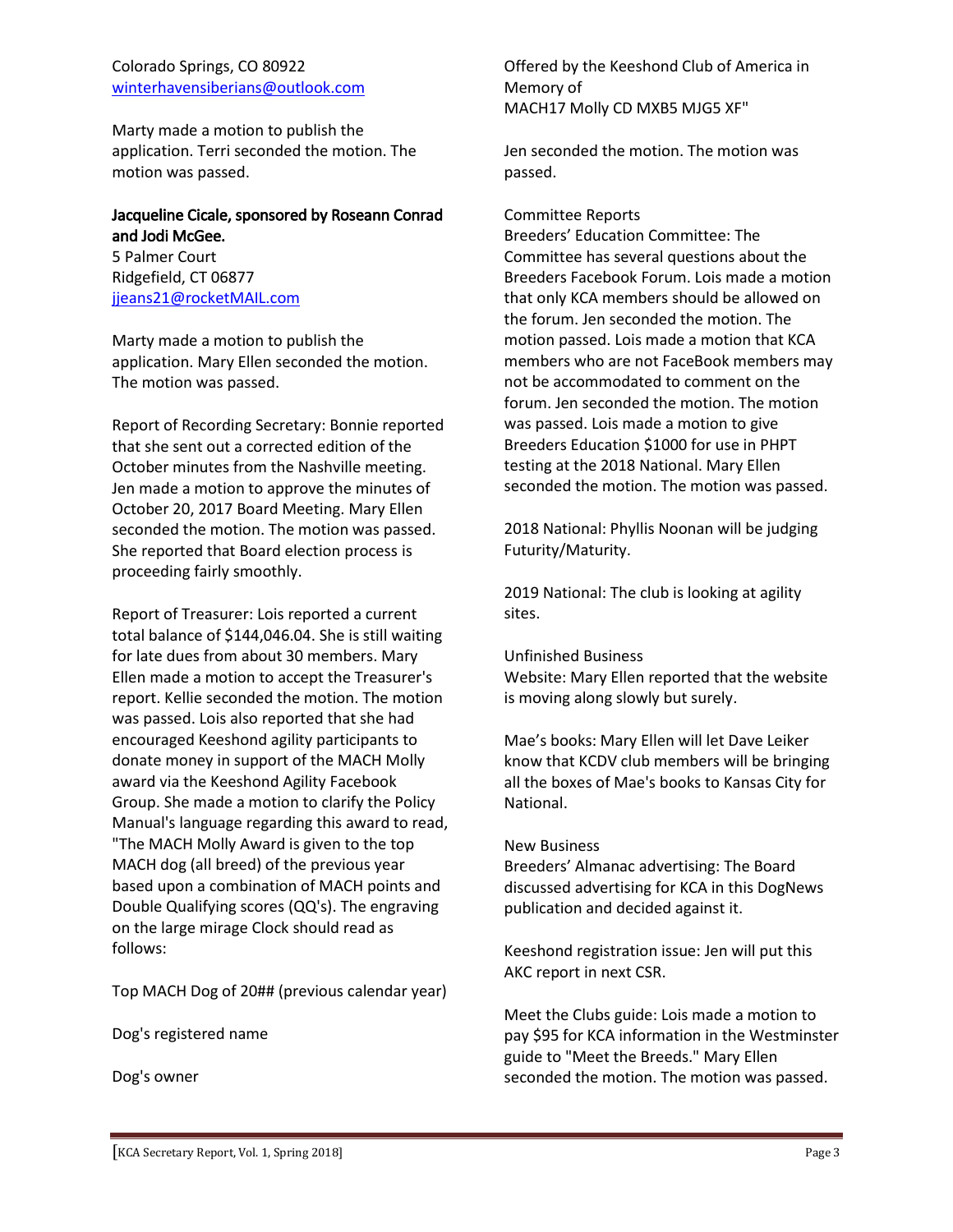National Animal Interest Alliance (NAIA) request: The Board discussed a donation and decided against it.

Westminster Junior Showmanship: Jen made a motion that Kellie Siekierski contact Briana Killingsworth to discuss her plans to attend the Westminster Invitational Junior Showmanship competition and that Kellie is authorized to award Briana up to \$500 from KCA for use in competing with her Keeshond. Terri seconded the motion. The motion was passed.

Adjournment: Terri made a motion to adjourn meeting. Elizabeth seconded the motion. The meeting was adjourned at 10:25 PM EST.

#### KCA Board Minutes Teleconference January 15, 2018

Board Members Present: Anita Williams, Elizabeth Fortino, Kellie Siekierski, Lois Waddell, Jennifer McClure, Mary Ellen Meyer, Marty Huck, Terri Gum, Bonnie Fowler

Call to Order: President Anita Williams called the meeting to order at 8:37 pm EST.

Report of President: Anita reported that the March in-person meeting will be Saturday, March 10 in San Antonio, Texas. She announced that new Board members, Carissa Boettcher and Donna Stekli will be joining us there.

Report of Corresponding Secretary: No report.

Report of Recording Secretary: Bonnie reported that she had not received any additions or corrections to the minutes. Lois made a motion to approve the minutes of the November 18, 2017 teleconference Board meeting. Mary Ellen seconded the motion. The motion was passed.

Report of Treasurer: Lois reported a balance of \$144,069.65 with the last of the dues included in this number. Mary Ellen made a motion to accept the Treasurer's report. Jen seconded the motion. The motion was passed. Lois received several donations for MACH MOLLY Award from her posting on Keeshond Agility Facebook page.

Reports of Committees Breeders' Education Committee: Bonnie reported that Deb Tousey would like the Board

to reconsider its decision not to allow non FaceBook members to use a joint account to enable them to participate on the Breeders' forum FaceBook page. After more discussion, the Board members remain firm in their original decision.

2018 National: Donna Smith reported that hotel reservations are now moving smoothly. Their premium list composition is ahead of schedule

2019 National: Anita reported that the obedience chair is in place and the club is working on finalizing an agility site.

2020 National: Bonnie reported that the Capital Keeshond Club has realized that, according to its current bylaws, the manner of the vote to host the National was incorrect and, hence, is invalid and another vote is scheduled to take place in February. The National Co-ordinating Committee, based upon information from CKC's National Show Committee Chairperson, Gregg Berman, recommended that CKC be released as host and appoint this National Show Committee to plan and manage the 2020 National as both a KCA hosted Regional and National Show. Lois made a motion that KCA notify CKC that since its vote to host the National is invalid, per its bylaws, KCA will release CKC from its agreement to vote and appoint its National Show committee to continue the planning and management of the 2020 National week as a KCA hosted Regional and National Specialty. Marty seconded the motion. The motion was passed.

\*\*\* Due to a variety of circumstances, Capital Keeshond Club will not be hosting the 2020 KCA National. The 85th National Specialty and the associated Regional specialty will be hosted by KCA.

The working show committee will consist of Capital and other KCA members, who have already completed much of the groundwork for siting and planning the show.

Unfinished Business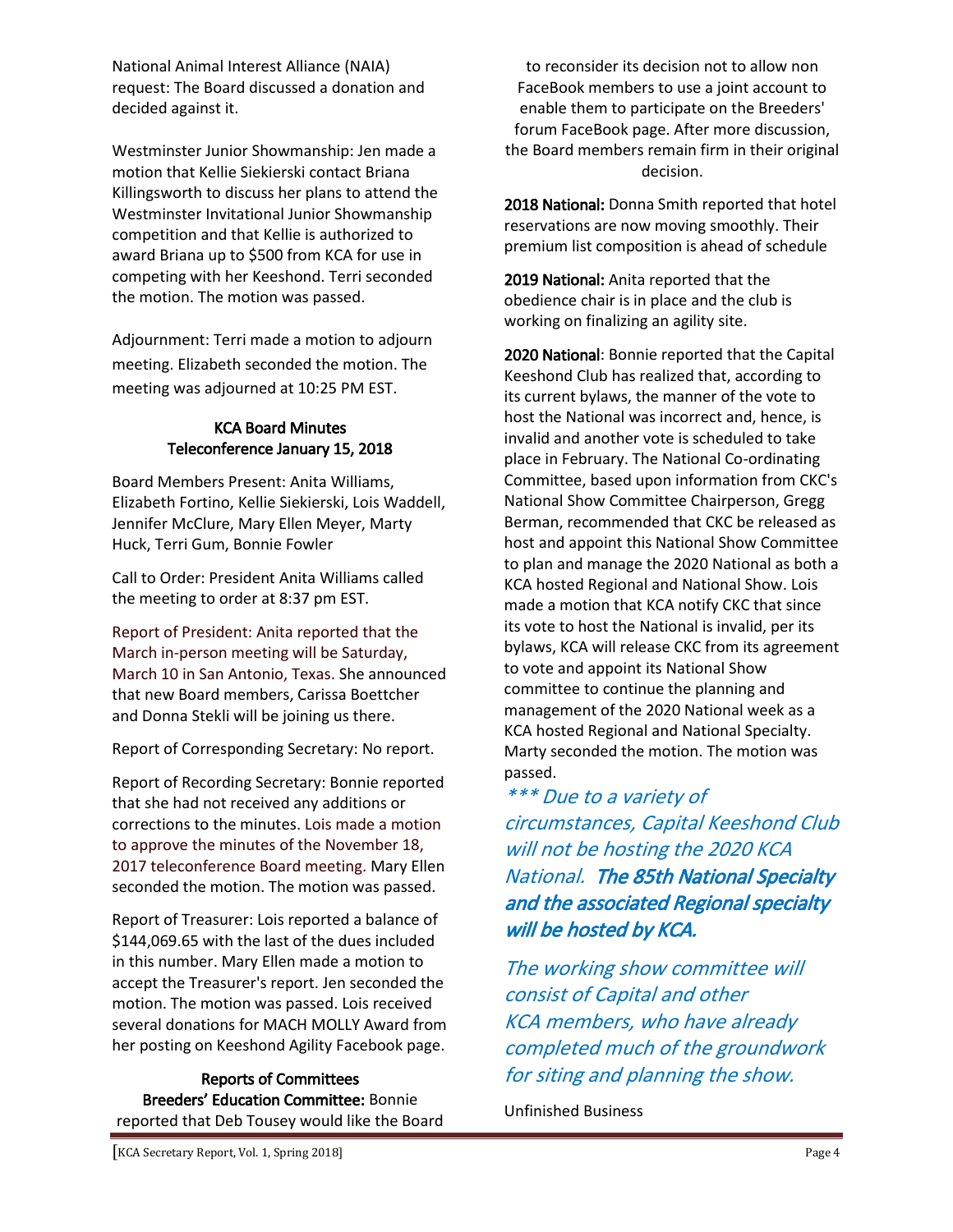Website: Mary Ellen will set up a conference call with Bill, Alecia Novak, Kellie Siekiershki and herself ASAP to get them working towards a March launch.

Historian/Archivist: Mary Ellen expects to inventory boxes before the 2018 National and notify Board members of contents.

Mae's books: Lois Waddell has Mae's books and will deliver them to Dave Leiker at 2018 National.

Ways to increase regional club satisfaction with KCA: Jen will review letter from CKC with Elizabeth to address issues brought up in CKC letter.

Junior mentorship program: Lois and Anita will contact Kimberly Smith about her Facebook post.

Ways to address non-members' ethics issues with member breeders: The previously noted non-KCA member continues to have problems with her PHPT positive female purchased from a KCA member. The Board agreed that the KCA member should be questioned about this matter in a letter from the Board.

#### New Business

Keeshond registration issue: Mark Dunn from AKC has sent more information concerning breed registration numbers. Both this and his previously sent information will be included in a future CSR or separate MailChimp.

KARMA: Dee Wingfield asked that KARMA be included on the KCA membership list. Since there is no procedure in the Policy Manual to add a non-affiliated club, Lois made a motion to add a procedure to approve adding a nonaffiliated club to the KCA Membership List.

#### Meet the Breeds:

Rick Su asked for money to buy KCA shirts for volunteers for the "Meet the Breeds" booth at the Westminster show. Lois made a motion to allot Rick \$350 for the purchase of KCA polo shirts for his volunteers. Terry seconded the motion. The motion was passed.

Diabetes survey: Anita will send a MailChimp asking members to respond to this survey.

Dazzling Paws: This jewelry company would like photos of dogs for potential jewelry designs. Anita will include this request along with the Diabetes MailChimp.

Agility Fund Raiser: Lois reported that KCDV hosts all breed agility trials which bring in a good amount of money. She suggested that KCA sponsor one of these trials which net about \$800. Kellie made a motion to host a KCA allbreed agility trial on July 4, 2018 in Lewisville, PA with proceeds to go to KCA. Terri seconded the motion. The motion was passed.

Adjournment: Terri made a motion to adjourn the meeting. Bonnie seconded the motion. The motion was passed. The meeting was adjourned at 10:53 PM EST.

#### KCA Board Teleconference February 19, 2018

Attending: Anita Williams, Jen McClure, Bonnie Fowler, Lois Waddell, Mary Ellen Meyer, Marty Huck, and Kellie Siekierski, Donna Stekli and Carissa Boettcher listened in as newly elected Board Members

Call to Order: The meeting was called to order at 8:38 PM EST.

Report of the President: None

Report of Corresponding Secretary: Jen presented the following applicants for membership:

#### Deborah Brandes, Sponsored by Betty Lyons and Richard Su.

326 Overlea Place Abingdon, MD 21009 [Keesielvr@gmail.com](mailto:Keesielvr@gmail.com)

Bonnie made a motion to publish the application. Mary Ellen seconded the motion. The motion was passed.

#### Janette Hattas, Sponsored by Vikki Youngmeyer and JoAnn Hoffpauir

P.O. Box 487 Wharton, TX 77488 [jsamazing@yahoo.com](mailto:jsamazing@yahoo.com)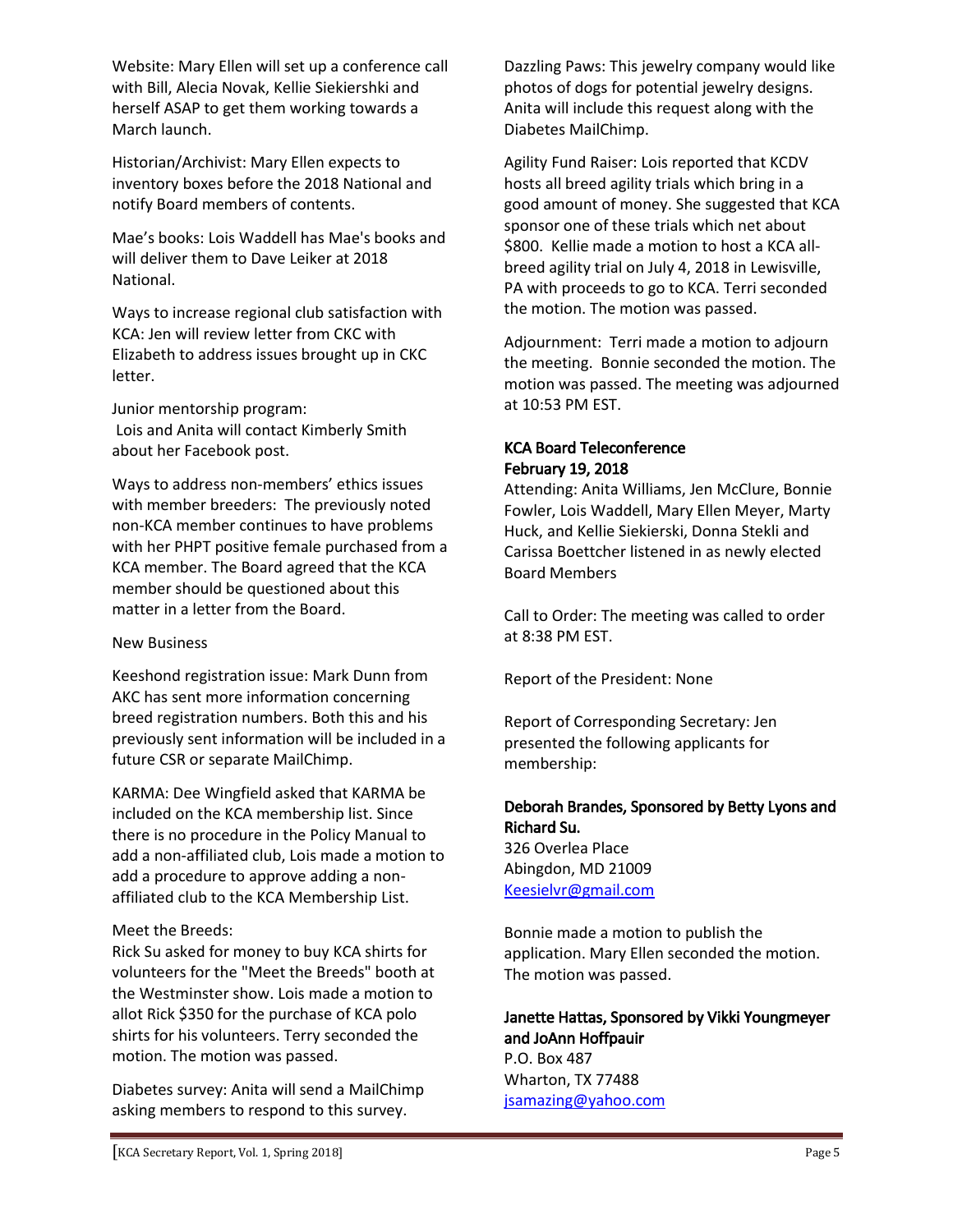Lois made a motion to publish the application. Marty seconded the motion. The motion was passed.

Report of Recording Secretary: Bonnie reported that she had not received any additions or corrections to the January minutes. Jen made a motion to approve the minutes. Lois seconded the motion. The motion was passed.

Report of Treasurer: Lois reported a total balance of \$144,659.65. Mary Ellen made a motion to accept the Treasurer's report. Jen seconded the motion. The motion was passed.

## \*\*Lois announced an \$500 contribution from KCDV given to the KCA Awards Fund.

#### COMMITTEE REPORTS

2017 National: The final report has not yet been submitted.

2018 National: Anita reported for Donna Smith that everything is running according to schedule. The blood draw for PHPT is settled and attracting attention from breeders.

2019 National: Anita reported that contracts are being finalized for signatures. The AKC show applications are being completed.

2020 National: Bonnie reported that hotel, agility and superintendent contracts are being finalized.

#### UNFINISHED BUSINESS

Website: Mary Ellen Meyer reported that the website has been launched, although there are corrections and additions to be made.

Junior mentorship program: Anita and Kimberly worked out the logistics of facilitating the Junior Mentorship Program. Jen made a motion to approve the Junior Mentorship Program. Lois seconded the motion. The motion was passed.

Application for Affiliated Memberships: Lois and Mary Ellen will work further on a simple application with approval process similar to membership applicant.

#### NEW BUSINESS

Ratification of Increased Expenditures for KCA Annual Awards: Jen made motion to ratify the email vote to approve the pewter plates for 2018 Awards. Mary Ellen seconded the motion. The motion was passed. Mary Ellen made a motion that we table this discussion until we have our March in-person when we can discuss possible avenues for fund-raising and appoint a committee to study this. Marty seconded the motion. The motion was passed.

CHF Report: The Canine Health Foundation has submitted its Year End 2017 Financial

PennVet Seminar: Information received about the annual March 3rd, 2018 PennVet Breeder's Excellence Seminar will be sent by way of Mail Chimp with the new membership applications. Anita will also have it posted on the KCA FB page.

Research study from Cornell University: Professors from Cornell University are seeking breeder volunteers for an orofacial clefts study. This information will be included in the Mail Chimp.

Adjournment: Mary Ellen made a motion to adjourn the meeting. Jen seconded the motion. The motion was passed. The meeting was adjourned at 9:17 pm EST.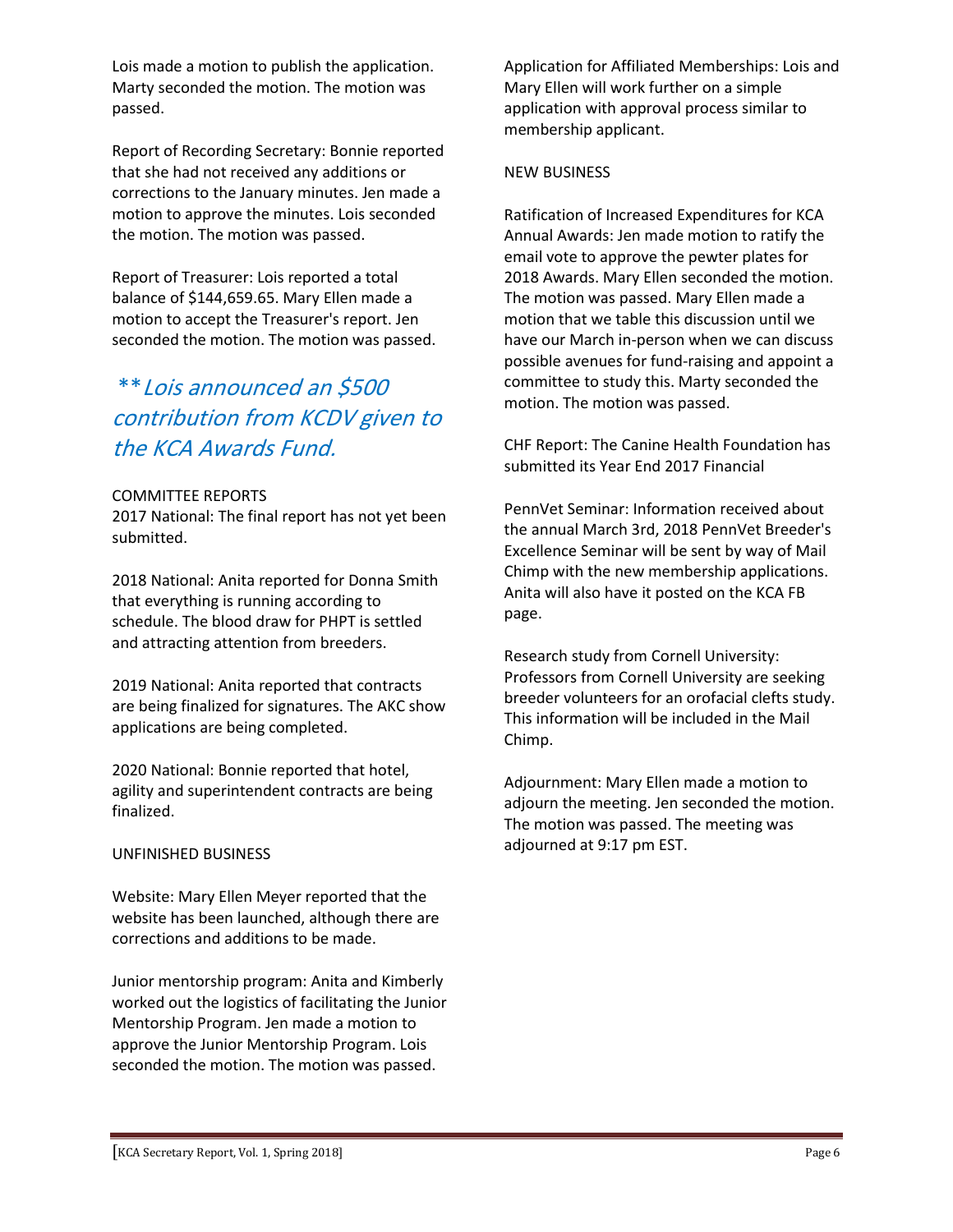#### Awards /trophy fund

Situation: The Keeshond Club of America trophy fund has run at a deficit for many years. In effect, the general fund has been covering the deficits. However, the general fund has been running at an operating deficit for several years also (this means there is a positive ending balance each year but each year it is less than the previous year). If it weren't for the Wanda Smith bequest received in fiscal year ended 6/30/11, the combination of the trophy fund and the general fund balances would be below zero. The combined total of the two funds was \$172,307 at 6/30/11 and was \$122,486 at 8/31/17, an operating deficit of over \$8,000/year. Continuing at that rate, KCA will only exist 15 more years before going broke.

Background: The current policy reads: The Award fund to which a member may contribute when dues are paid purchases awards for KCA. Members may also contribute to the award/trophy fund at any time during the year. Trophies for member Club Specialties (Best of Breed) are also purchased from this fund, as are KCA Awards for Best of Breed, Best of Opposite Sex to Best of Breed, and High in Trial for the National Specialty. Effective: 1977 The current practice is that the following items are purchased out of the Fund:

• The following awards for regional and national specialties (at approx.\$1,500/year in the past):

- KCA medallion for Best of Breed o KCA medallion for High in Trial

- KCA medallion for Best Opposite Sex (at national specialty only)

- Nan Greenwood medallion for 1st place in Bred by Exhibitor classes

- Wanda Smith Memorial award to breeder of Best of Breed (at national specialty only)

• The following annual KCA member

awards (at approx. \$550/year in the past, will be nearly double this amount this year):

-Top Winning Member-Owned Show Dog o -Top Winning Member-Owned Show Bitch - -Member-Owned Top Keeshond -Member-Owned Top Keeshond Opposite Sex

- Highest Tanking Member-Owned Keeshond in Obedience

- Highest Ranking Member-Owned Keeshond in Obedience that is also an AKC

Champion of record

-Highest Ranking Member-Owned

Keeshond in Agility

-Highest Ranking Member-Owned

Keeshond in Agility that is also an AKC Champion of record

Best Junior Handler

• MACH Molly award (at approx.

\$200/year) • Medals of achievement (new title medallions) (at approx. \$350/year)

- Awards of Distinction
- Award Plaques
- Legacy Member Awards.

Expenditures have ranged from a low of \$817 in fiscal year ended 8/31/17 to a high of \$4,625 in fiscal year ended 6/30/16 (variation is due to the fact that the new title medallions and the BOB/HIT/BOS medallions are purchased in bulk every few years), with an average expenditure of \$2,531 over the fiscal years ended 6/30/10 through 8/31/17. The average annual deficit is \$903. I suspect that in years prior, funds were transferred from the general fund to the trophy fund each year to bring the trophy fund's balance to zero.

#### An analysis of this year's dues payments and donations:

The *health fund* does have the highest average donation of \$15.09 per member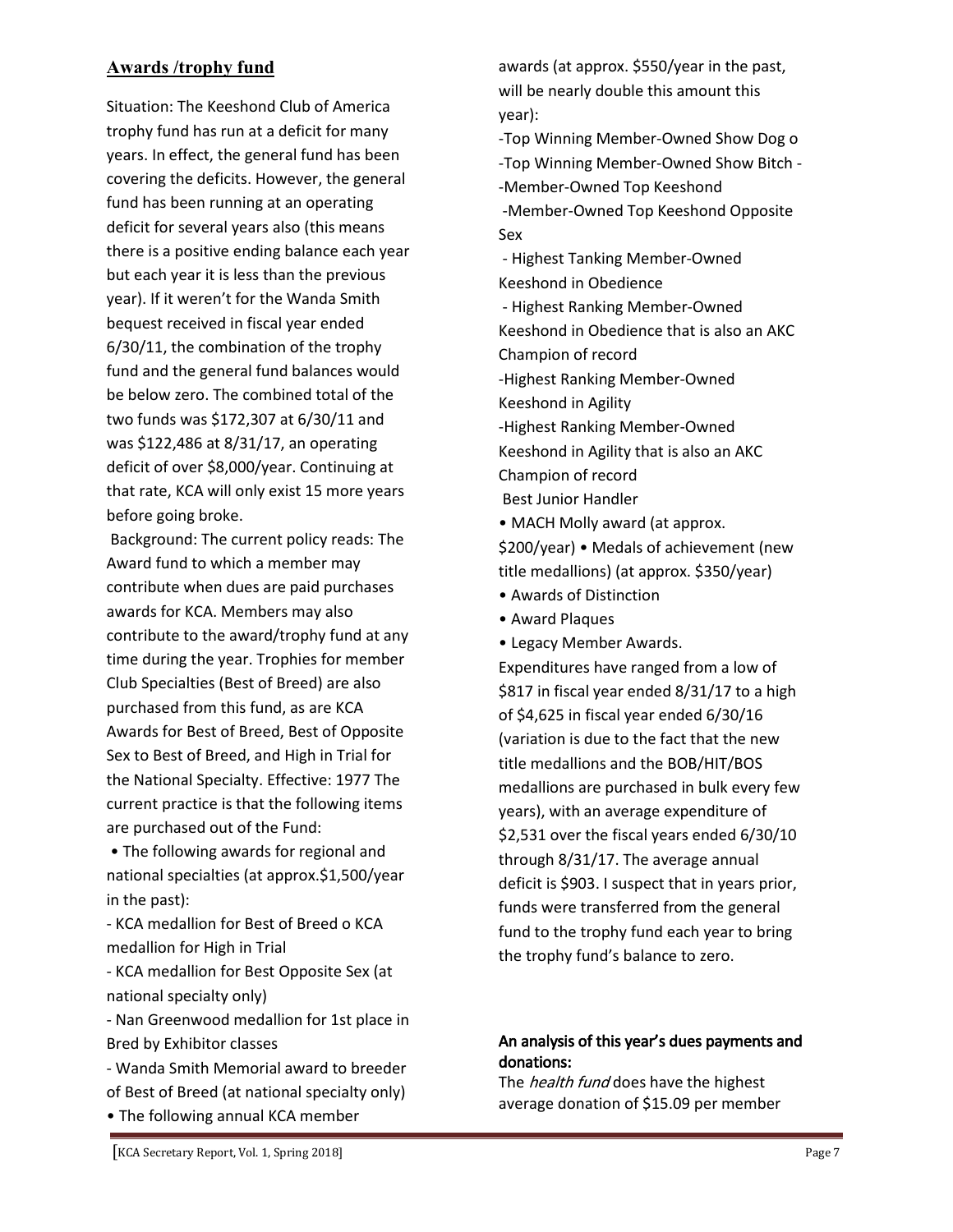donating. Only 31% of the membership donated to the Health fund.

Donations to the *award fund* have an average donation of \$15.85. Only 28% of the members donate to the Award fund.

We are all happy to get the medallion in the mail when we finish a title, win a Nan Greenwood medallion from the BBX class or BOB at a regional specialty, or win a top award at the end of the year. Consider paying it forward to celebrate an award or win – be it an agility or rally title or your dog's Grand Championship. If these awards are to continue they need your financial support.

Please remember to donate to rescue and MAPP (add explanation of MAPP).

Donations are accepted at any time of the year, not just when the dues notice is sent out.

 Dr. Stephen Cai is again humbly asking for your help with Dr. Hess and his research project at the University of Pennsylvania veterinary school. They need many thousands of dog owners to complete our short 5 minute online survey (details included in the link) at:

[https://www.vet.upenn.edu/veterinary](https://www.vet.upenn.edu/veterinary-hospitals/ryan-veterinary-hospital/services/internal-medicine/diabetes-program)[hospitals/ryan-veterinary](https://www.vet.upenn.edu/veterinary-hospitals/ryan-veterinary-hospital/services/internal-medicine/diabetes-program)[hospital/services/internal](https://www.vet.upenn.edu/veterinary-hospitals/ryan-veterinary-hospital/services/internal-medicine/diabetes-program)[medicine/diabetes-program](https://www.vet.upenn.edu/veterinary-hospitals/ryan-veterinary-hospital/services/internal-medicine/diabetes-program)

Any and **ALL** dog owners can complete the survey, regardless of health status and whether the dog has diabetes.

Posting and sharing our link on social media is strongly encouraged to reach the general dog owner population (and Keeshonden across America!). We have been fortunate enough to receive support from the AKC and several other breed clubs across the country, whom are promoting the survey to their members and on their websites. Every dog is valuable to this study and your assistance would be immensely appreciated by us (and dogs alike!). Please let me know if you can help. I look forward to hearing back - thank you very much!

- Dr. Stephen Cai and Dr. Rebecka Hess

Nominate a member for outstanding service, dedication to purebred Keeshonden and/or exceptional efforts. Please send a letter to Anita Williams [williams3036@comcast.net](mailto:williams3036@comcast.net) By April 2, 2018 Awards will be presented at the Annual Banquet.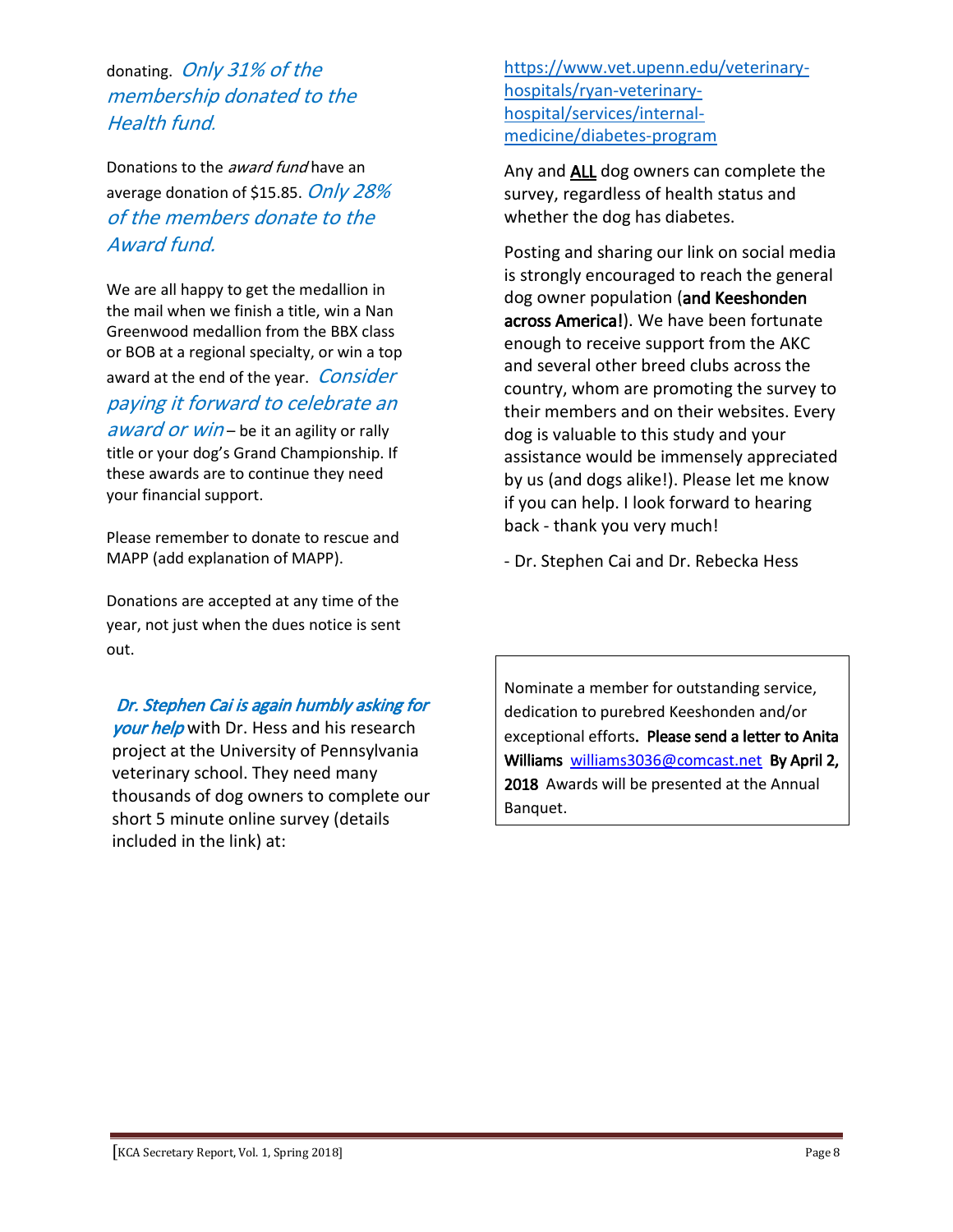| <b>ASSETS</b>                   |             | <b>KCA Profit and Loss Statement</b> |           |
|---------------------------------|-------------|--------------------------------------|-----------|
| <b>BOA Checking</b>             |             | Sep 1, '17 - Mar 7, 18               |           |
| Award                           | (7, 724.00) | Income                               |           |
| Health                          | 3,000.00    | Award Income                         | 2,170.00  |
| <b>MAPP</b>                     | 1,194.66    | Dues                                 | 8,200.55  |
| Rescue                          | 6,869.00    | Health Inc                           | 1,705.00  |
| BOA Checking - Other            | 23,068.05   | Interest                             | 34.39     |
| <b>Total BOA Checking</b>       | 26,407.71   | Late Fees                            | 830.00    |
| <b>BOA Savings</b>              | 115,589.75  | MAPP Inc                             | 960.00    |
| <b>Total Checking/Savings</b>   | 141,997.46  | Rescue Inc                           | 1,385.00  |
| <b>TOTAL ASSETS</b>             | 141,997.46  | Total Income                         | 15,284.94 |
| <b>LIABILITIES &amp; EQUITY</b> |             | Expense                              |           |
| Equity                          |             | Advertising                          | 95.00     |
| General                         | 139,133.00  | Awards                               | 195.43    |
| Opening Balance Equity          | 12,539.75   | <b>Bank Fees</b>                     | 42.42     |
| <b>Unrestricted Net Assets</b>  | (9, 276.89) | <b>Contract Services</b>             | 900.00    |
| Net Income                      | (398.40)    | Donation                             | 50.00     |
| <b>Total Equity</b>             | 141,997.46  | Dues and Subscriptions               | 325.00    |
| TOTAL LIABILITIES & EQUITY      | 141,997.46  | Judges' Education                    | 1,147.91  |
|                                 |             | Office Supplies                      | 465.67    |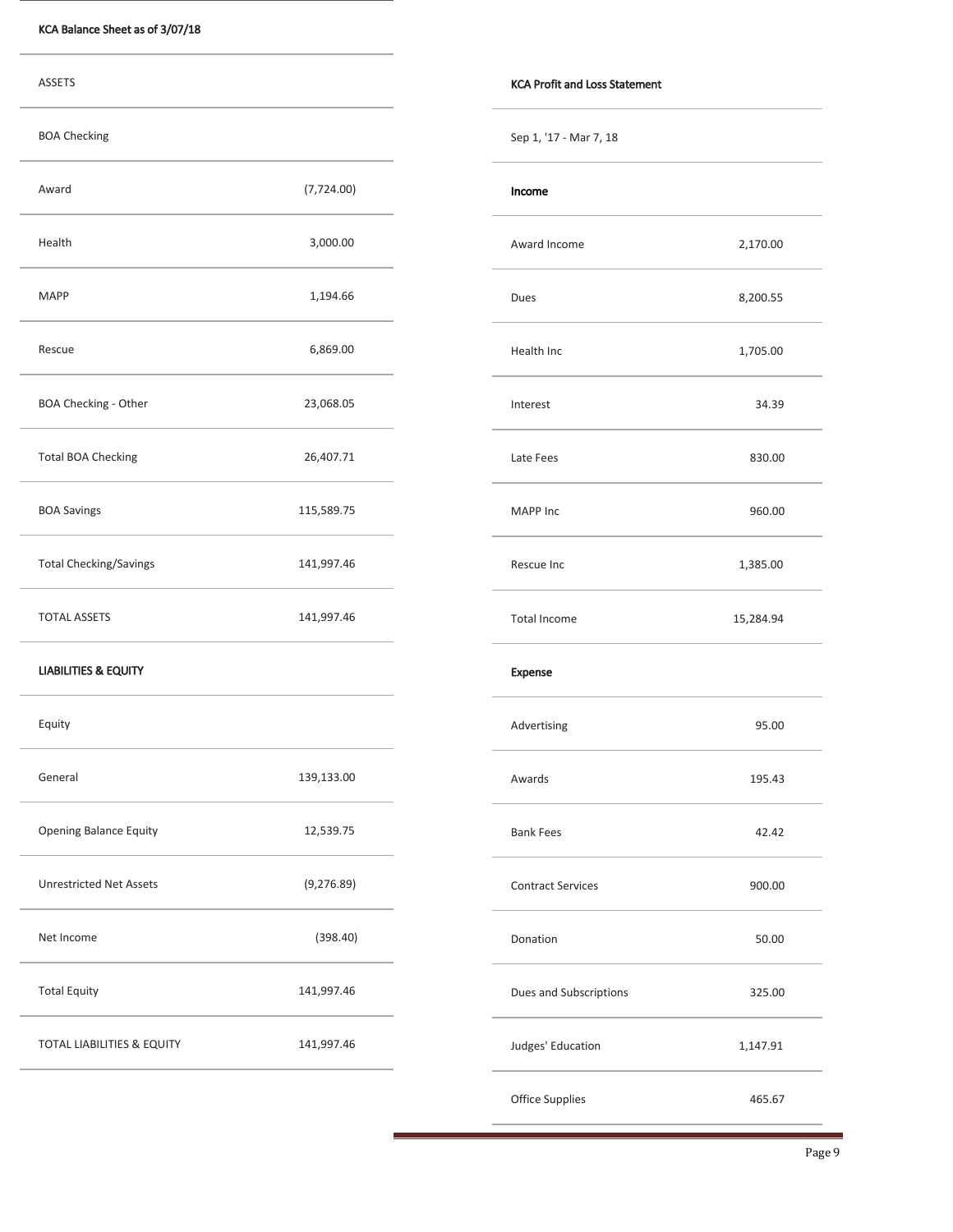| Other Types of Expenses         | 500.00   |
|---------------------------------|----------|
| Postage                         | 1,231.52 |
| Rescue Exp                      | 1,500.00 |
| Conference, Convention, Meeting | 317.22   |
| Website                         | 17.02    |
| <b>Total Expense</b>            | 6,787.19 |
| <b>Net Income</b>               | 8,497.75 |

#### Keeshond Club of America, Inc. Donor Advised Fund

Year End 2017 Statement (12/31/2016- 12/31/2017)

| 12/31/2016 Balance              | \$13,421.86 |
|---------------------------------|-------------|
| Contributions                   | \$9,024.00  |
| <b>PPCPP Contribution</b>       | \$228.94    |
| Investment<br>Earnings/(Losses) | \$1,012.06  |
| <b>MOU Grant Support</b>        | \$0.00      |
| <b>Management Fees</b>          | \$0.00      |
| Research Support*               | \$10,000.00 |
| 12/31/2017 Balance              | \$13,686.86 |

\*To obtain a history of your organization's research support or to learn about research areas in need of sponsorship, please email [chfgrants@akcchf.org](mailto:chfgrants@akcchf.org)

CHF is pleased to announce that there are more ways than ever to **double your impact** for canine health research. In 2018, the American Kennel Club (AKC) will generously match all donations made in support of [hemangiosarcoma research,](http://www.akcchf.org/match) up to \$250,000. Additionally, in 2018, the AKC will continue their match of donations from new and lapsed donors (last donation made on or before 12/31/15) up to \$500,000. Lastly, new this year and in response to your feedback, the AKC will match CHF Donor Advised Fund (DAF) disbursements to any CHF research program of *your choice*, up to \$250,000. Please join us to put DAF money to work for canine health research right away!

We hope you will take this opportunity to double your donation or DAF disbursement, and join CHF to meet these important match challenges. CHF's [2018 Research Grants](http://www.akcchf.org/research/our-research/)  [Portfolio](http://www.akcchf.org/research/our-research/) details our newest and active research projects. You can also search all CHF's active grants by research program area on our [website.](http://www.akcchf.org/research/research-portfolio/) Please [contact us](mailto:chfgrants@akcchf.org) or visit akcchf.org to learn more about specific grants, or to receive a list of grants of special interest to your breed or organization.

Thank you for your unfaltering commitment to dogs, and to CHF's mission to help all dogs live longer, healthier lives. We appreciate your continued partnership!

#### Sincerely,

The Staff and Board of Directors of the AKC Canine Health Foundation For questions please contact: Dr. Diane Brown, CEO: [deb@akcchf.org](mailto:deb@akcchf.org) or Linda Black, Finance Director: [linda.black@akcchf.org](mailto:linda.black@akcchf.org)

Notice Regarding AKC Canine Health Foundation Donor Advised Funds: Per Foundation policy, a minimum annual distribution of 5% of the fund balance is a recommended standard for each donor advised fund to meet IRS regulations. Thank you for your help in keeping the Foundation compliant with these regulations